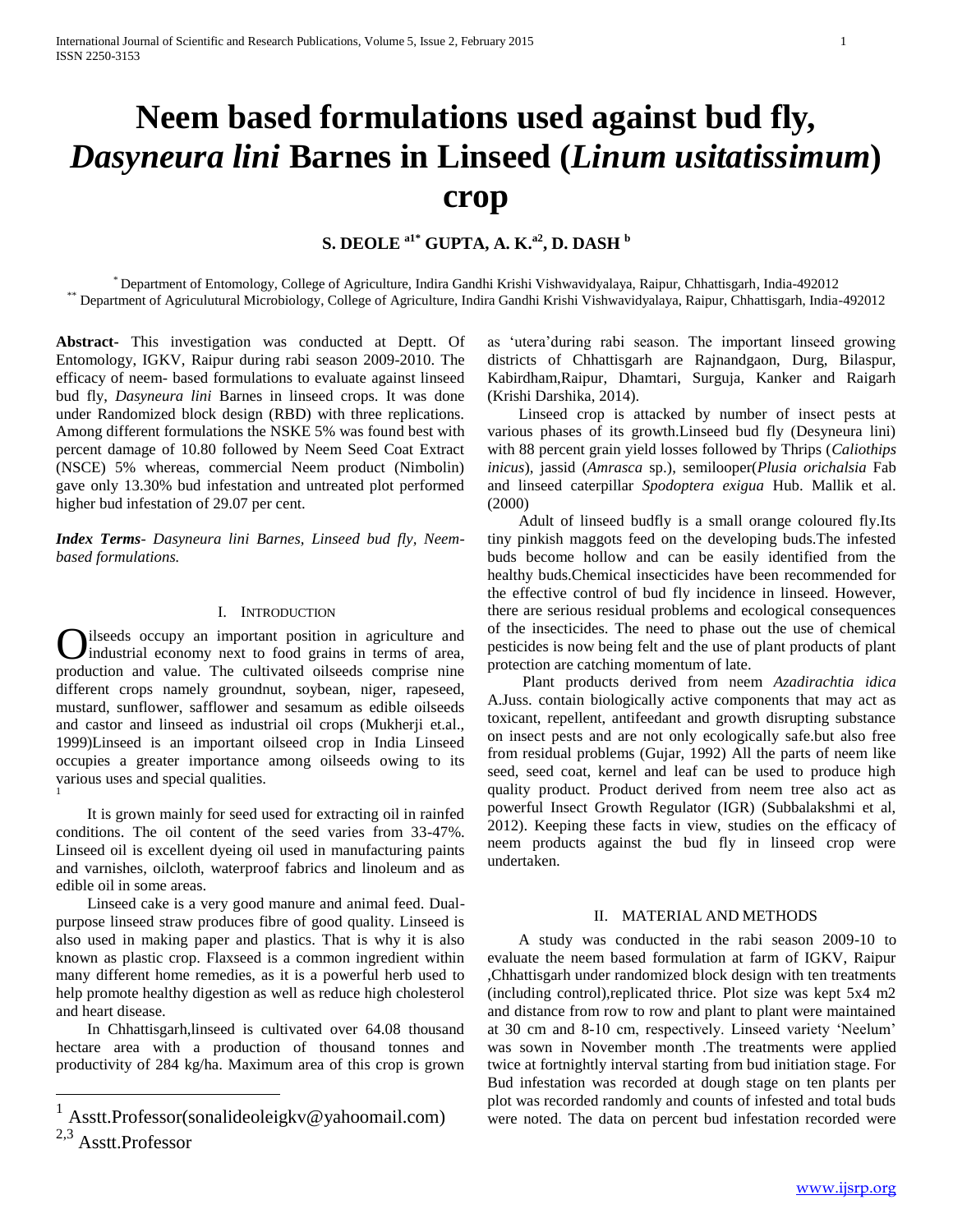transformed to arc sine.At harvest, seed yield per plot was also recorded and converted in kg per hectare.

## **Table-1 Following neem based formulations tested against**  *Dasyneura lini* **on linseed**

| S.No.          | Name of treatment                 |  |  |
|----------------|-----------------------------------|--|--|
|                | Neem leaf extract $@2\%$ ,        |  |  |
| 2              | Neem leaf extract $@5\%$          |  |  |
| $\overline{3}$ | Neem seed kernel extract @2%,     |  |  |
| $\overline{4}$ | Neem seed kernel extract $@5\%$ . |  |  |
| $\overline{5}$ | Neem seed extract $@2\%$          |  |  |
| 6              | Neem seed extract $@5\%$          |  |  |
| 7              | Neem seed coat extract @2%        |  |  |
| 8              | Neem seed coat extract $@$ 5%     |  |  |
| q              | Nimboline $@0.5\%$ .              |  |  |
|                | Untreated control.                |  |  |

#### **The formulations were prepared by following method.**

- 1. **Neem leaf extract** –Extracted the pure juice of fresh neem leaves by crushing and squeezing them.
- 2. **Neem seed kernel extract** Neem seed kernels were soaked in water on weight basis before 72 hours of application.
- 3. **Neem seed extract** Whole neem seeds were soaked in water on weight basis before 72 hours of application.
- 4. **Neem seed coat extract** Only neem seeds coat was soaked in water on weight basis before 72 hours of application.

 All extracts were filtered with the help of fine muslin cloth before spraying.

#### III. RESULTS AND DISCUSSION

 All the neem plant product formulations including the commercial product significantly reduced the per cent incidence of bud fly**.** 

#### **Bud fly infestation**

 Bud fly infestation ranges from 19.2 to 26.7 percent in different Neem based formulations as against 32.6 percent bud damage in untreated control. NSKE 5% with bud infestation of 19.2 percent was most effective against budfly. followed by Neem Seed Coat Extract (NSCE) @ 2%,with 20.8 percent bud infestation.Neem leaf extract 2 percent with highest bud damage of 26.7 percent was least effective against bud fly among Neem based formulations as against 32.6 percent bud damage in untreated control.

#### **Effect on grain yield**

 The data on grain yield indicated that NSKE when applied at 5% was most effective against bud fly with highest grain yield of 838 kg/ha.It was significantly followed by Neem seed extract (NSE) 2% with grain yield 790 Kg/ha.The latter was at par with Neem seed extract (NSE) 5% and Neem seed coat extract (NSCE) 2 % with 778 and 763 Kg/ha respectively.Hence, as an alternative strategy to synthetic insecticides ,neem based insecticides are gaining greater attention and popularity worldwide owing to their biodegradability and bio safety to non target pests is concerned.While testing the neem products against *D.lini* Gupta *et al*. (2000) recorded highest grain yield and maximum net profit with neem oil 0.1% followed by neem oil 0.5%.

 While testing the bioefficacy of different neem products against linseed bud fly at Faizabad, Ali (2002) found that NSKE performed better than other botanicals. He further reported that neem based insecticides were significantly superior in reducing the incidence of *D.lini* and enhancing the seed yield. Similar finding was reported by Humayun (2008) that NSKE @ 5 per cent when applied twice at 15 days interval starting with bud initiation stage was most effective against linseed bud fly with the lowest bud damage of 14.15 per cent and the highest grain yield of 1309.325 kg/ha and maximum net profit of Rs. 11106.6.Prasad and Prasad (2003) also reported 6.48 percent minimum damage by linseed bud fly and 1.96 percent damage by capsule borer and maximum yield of 1288.06 kg/ha and net monetary return of Rs. 9467/ha at Ranchi when the crop was sprayed five times at ten days interval with NSKE 5 percent.

 Gupta and Rawat(2004)reported reduction in the incidence of *D.lini* and increase in the grain yield with increase in the concentration of neem leaf extract,NSKE and neem oil.

### **Table-2: - Performance of Neem based formulations against bud fly infestation percentage and grain yield in linseed crop**

| Treatment      | of<br>Name        | fly<br>Bud         | Yield   |
|----------------|-------------------|--------------------|---------|
|                | treatment         | infestation $(\%)$ | (Kg/ha) |
| T <sub>1</sub> | Neem leaf extract | 20.2(26.7)         | 650     |
|                | 2%,               |                    |         |
| T <sub>2</sub> | Neem leaf extract | 18.0(25.1)         | 633     |
|                | 5%                |                    |         |
| T <sub>3</sub> | Neem seed kernel  | 13.8(21.8)         | 673     |
|                | extract 2%,       |                    |         |
| T <sub>4</sub> | Neem seed kernel  | 10.8(19.2)         | 838     |
|                | extract $5\%$ ,   |                    |         |
| T <sub>5</sub> | Neem<br>seed      | 14.9(22.7)         | 790     |
|                | extract 2%        |                    |         |
| T <sub>6</sub> | seed<br>Neem      | 14.5(22.4)         | 778     |
|                | extract 5%        |                    |         |
| T7             | Neem seed<br>coat | 13.3(21.4)         | 763     |
|                | extract 2%        |                    |         |
| T <sub>8</sub> | Neem seed coat    | 12.6(20.8)         | 639     |
|                | extract 5%        |                    |         |
| T <sub>9</sub> | Nimboline 0.5%.   | 13.3(21.4)         | 558     |
| T10            | Untreated control |                    | 578     |
| $SE(m)$ +      |                   | 0.46               | 24.8    |
|                |                   |                    |         |
| CD<br>(at      |                   | 1.36               | 73.7    |
| $5%$ )         |                   |                    |         |

Values in parenthesis are transformed value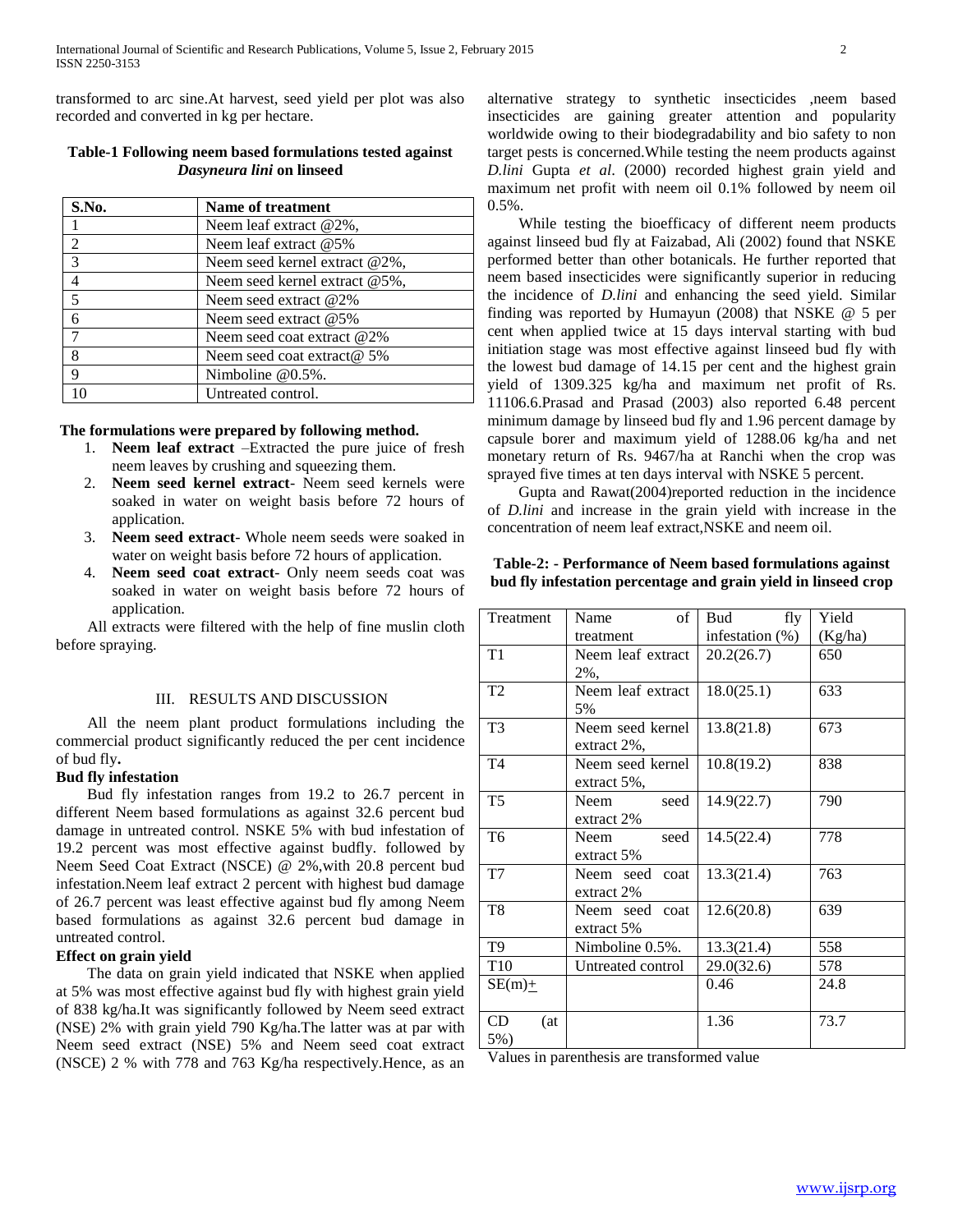

# **Performance of Neem based formulations against bud fly infestation percentage**